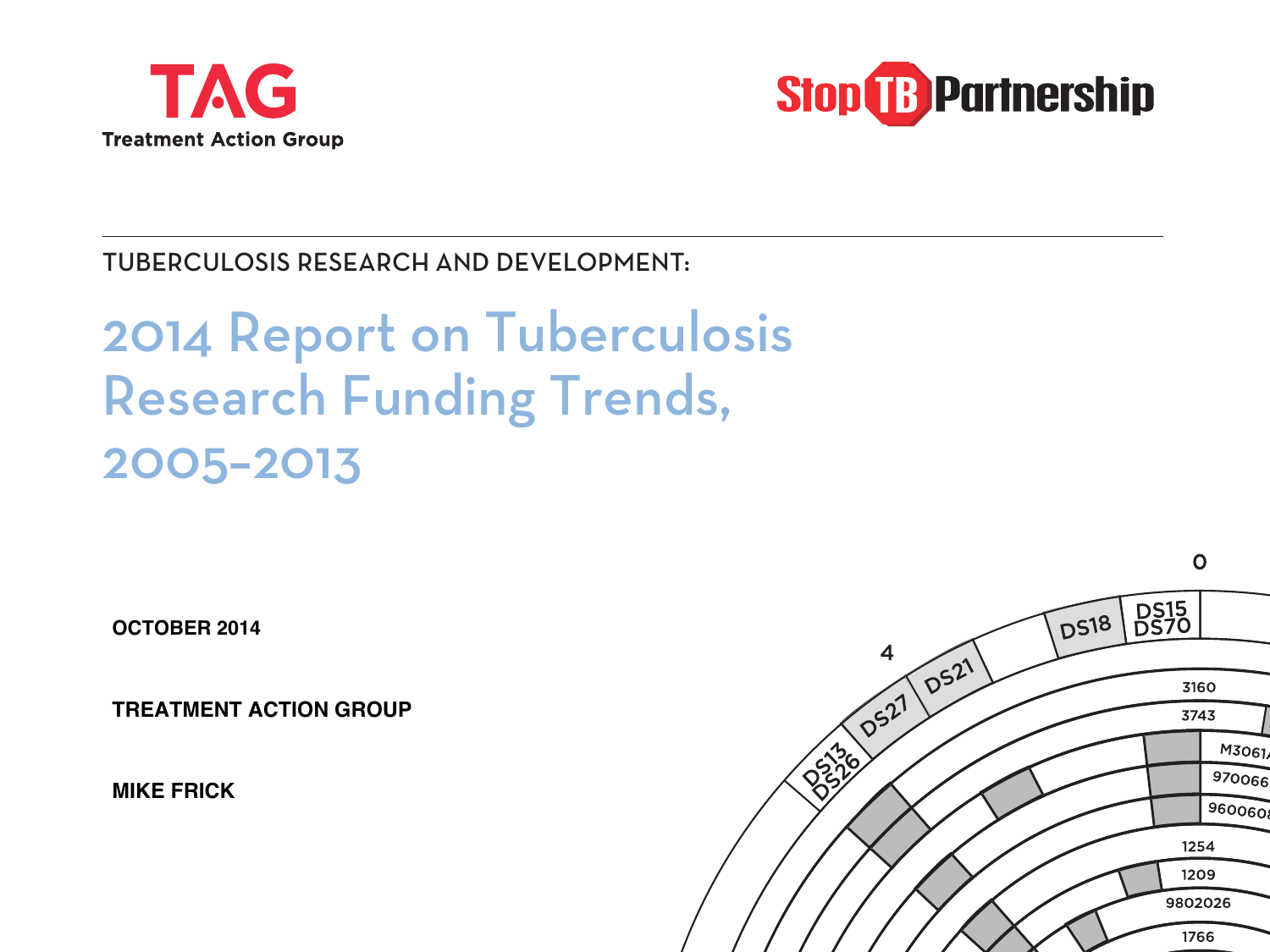## **Annual Global Plan Research Funding Targets versus 2013 Funding**



**Global Plan Annual Targets 2013 Funding**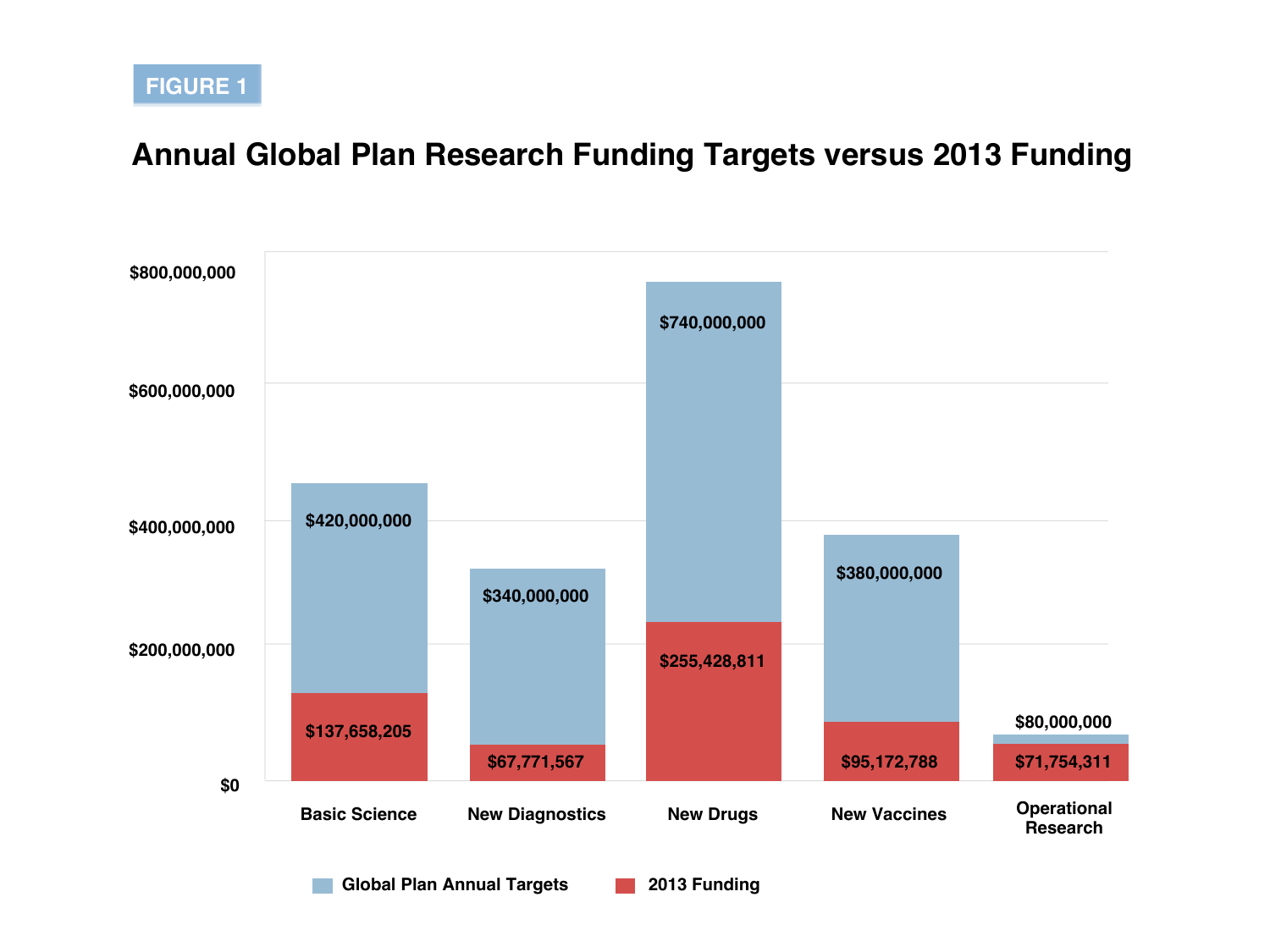## **Total TB R&D Funding, 2005-2013**

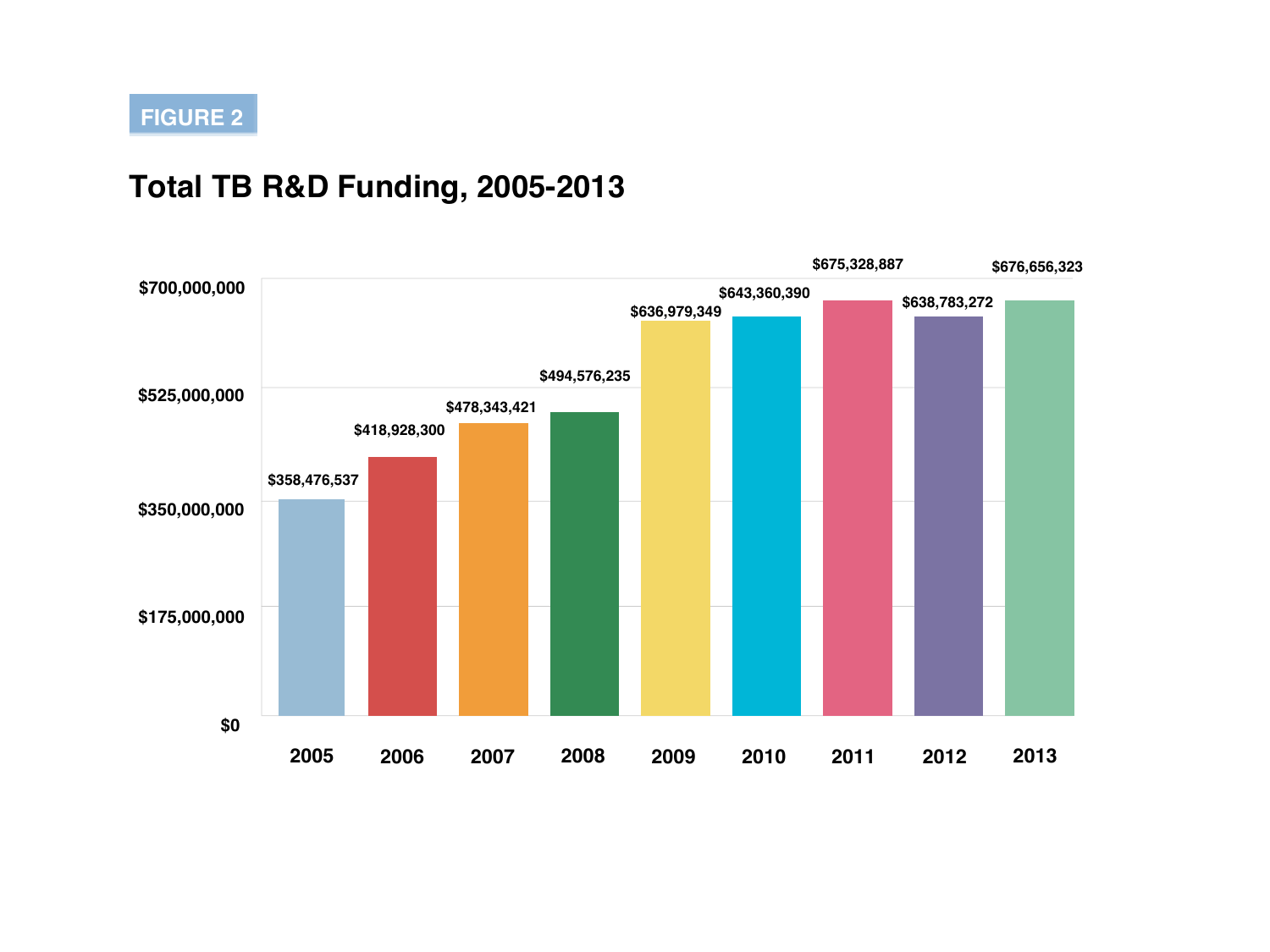## **Total TB R&D Funding by Funder Category, 2013 Total: \$676,656,323**

![](_page_3_Figure_2.jpeg)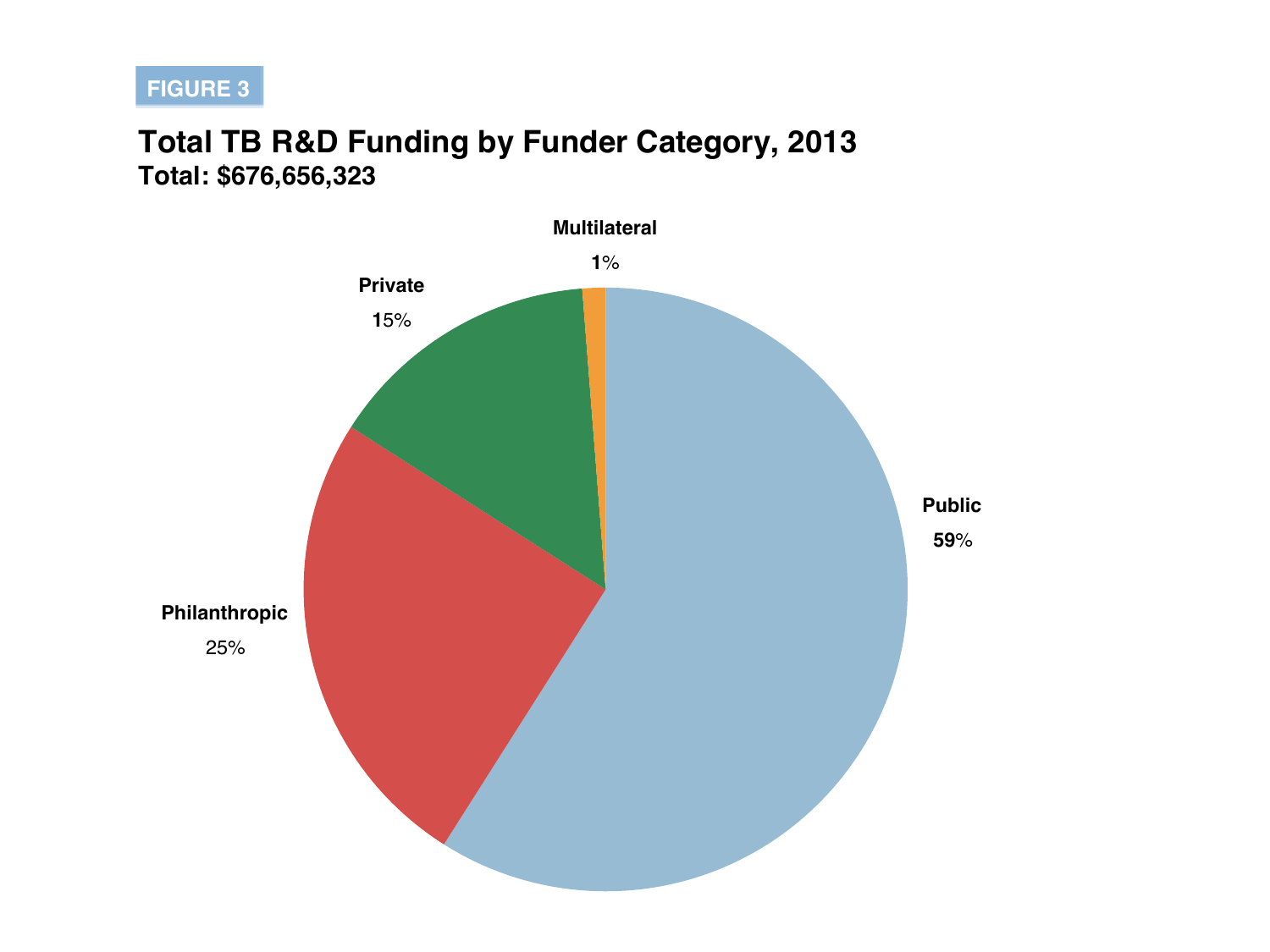#### **Total TB R&D Funding by Funder Category, 2005-2013 (in USD millions)**

![](_page_4_Figure_2.jpeg)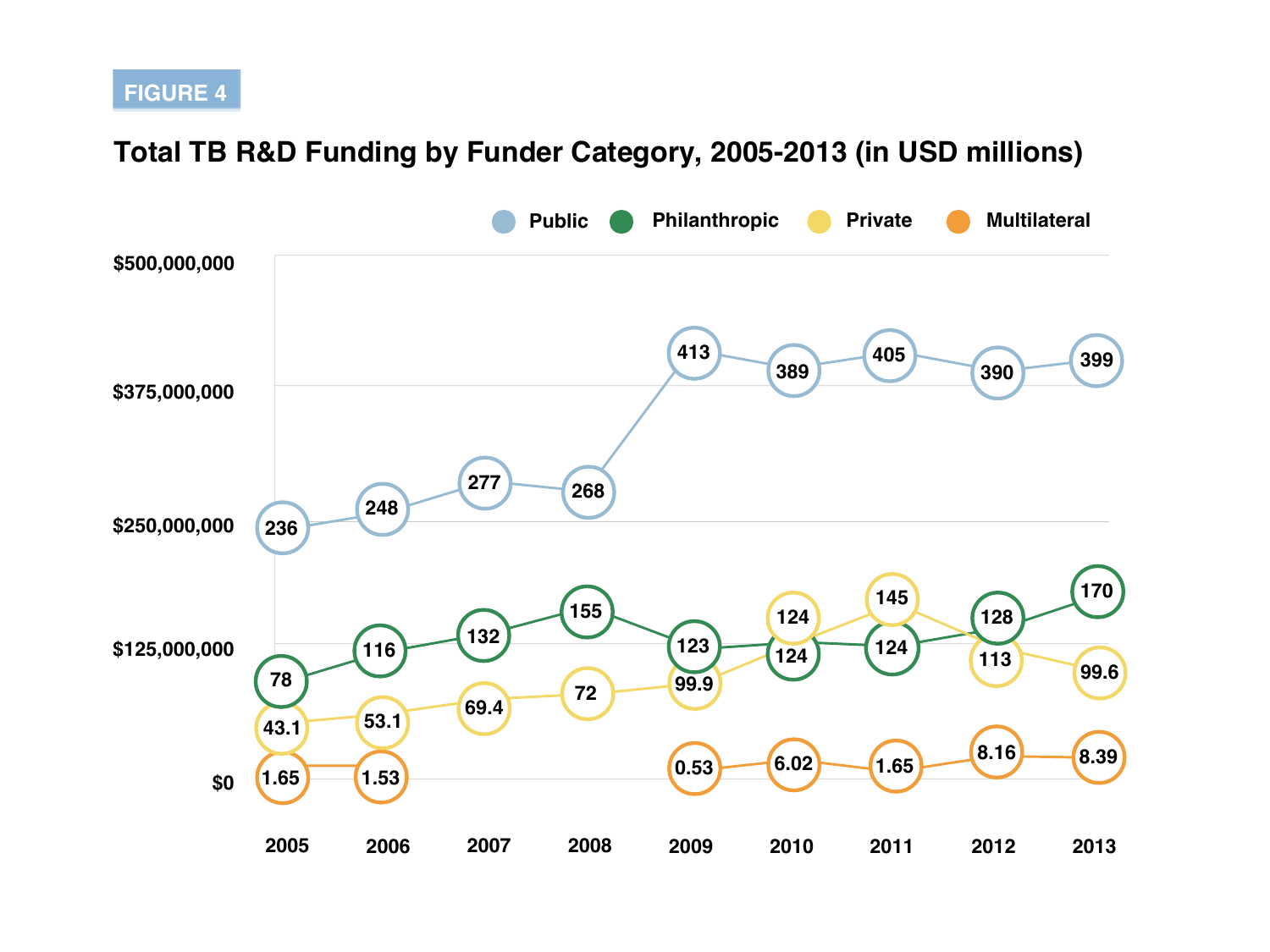## **Total TB R&D Funding by Research Category, 2005-2013 (in USD millions)**

![](_page_5_Figure_2.jpeg)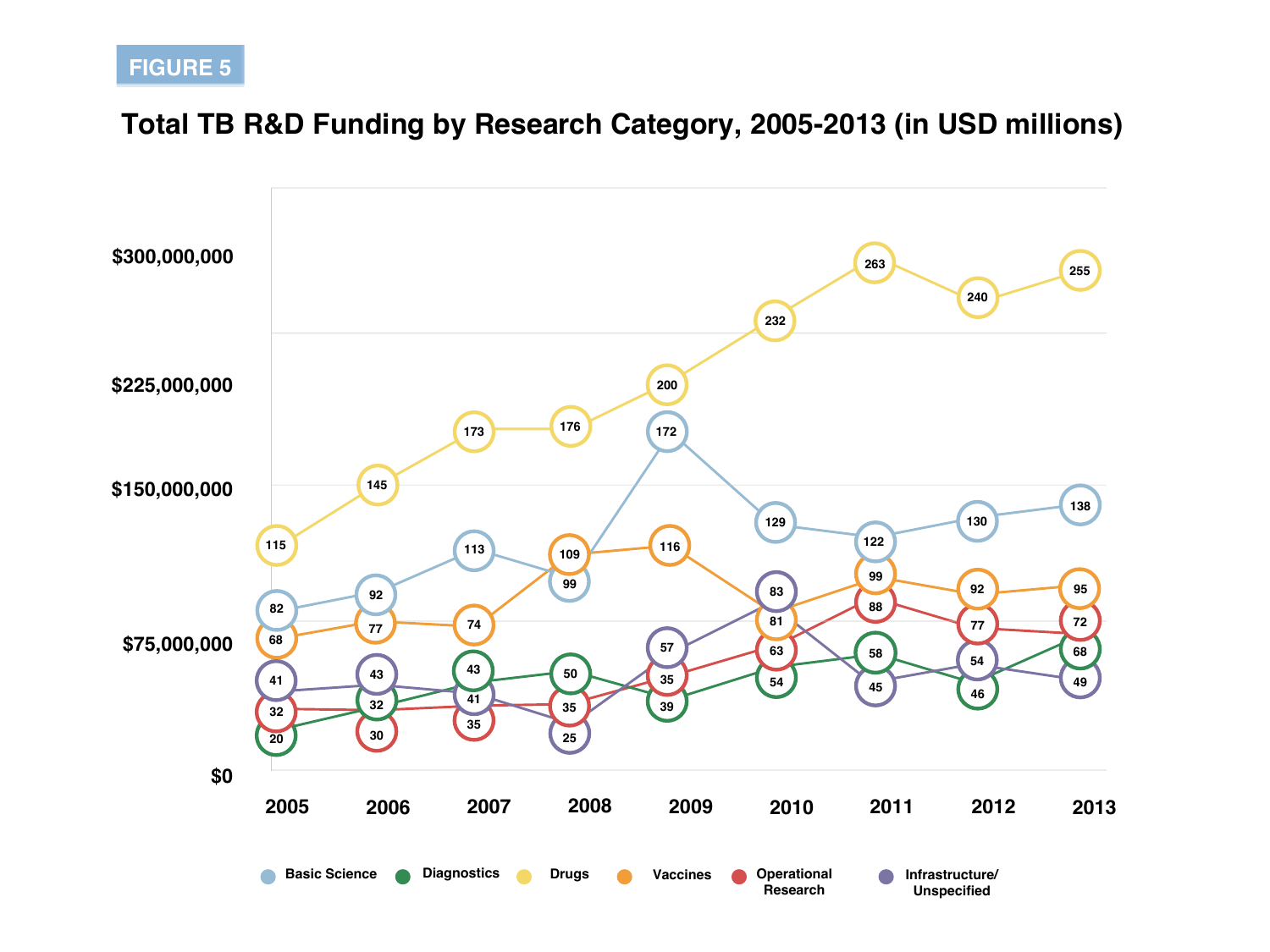## **Total TB R&D Funding by Research Category, 2013 Total: \$676,656,323**

![](_page_6_Figure_2.jpeg)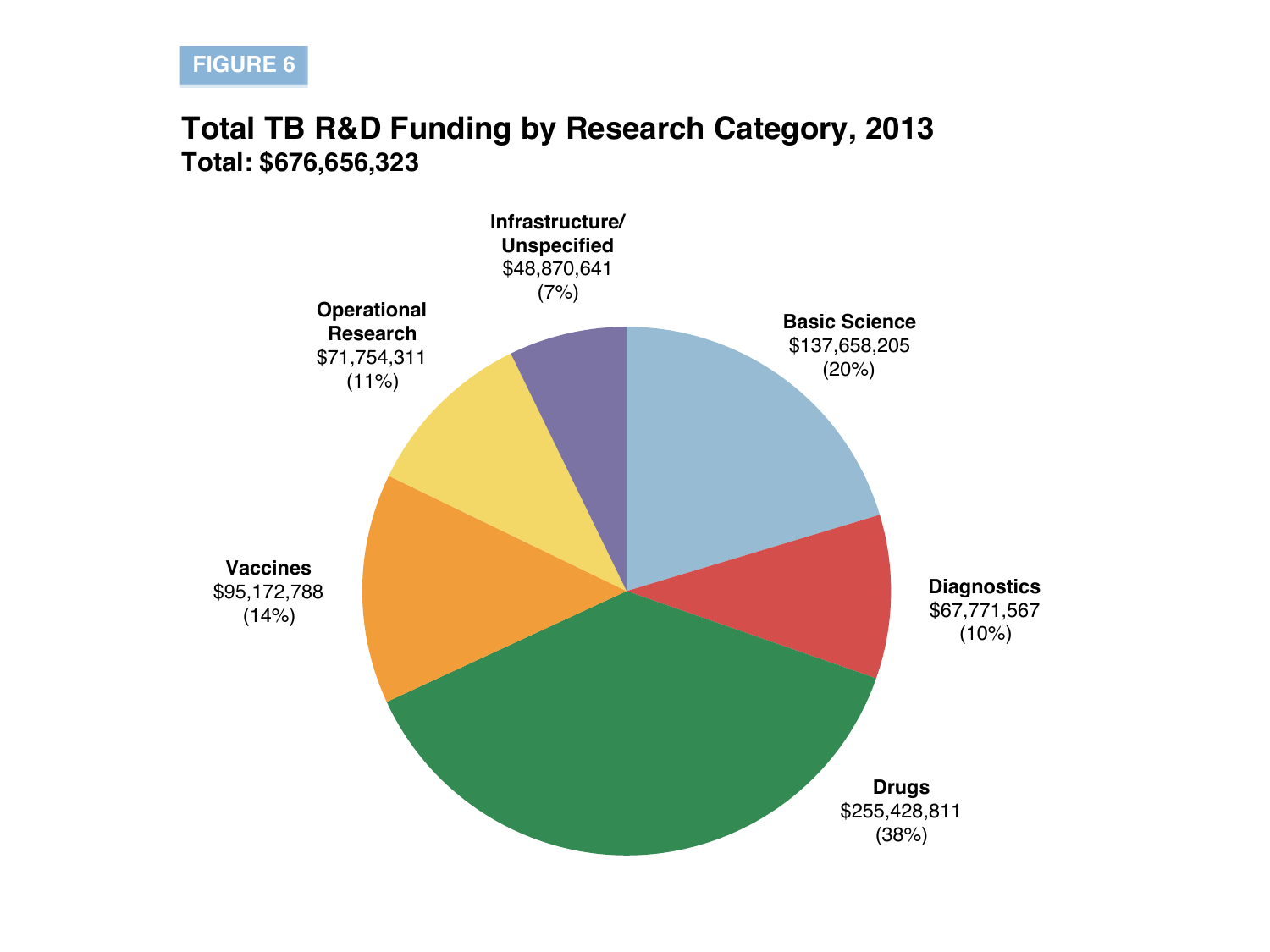#### **Basic Science: \$137,658,205**

![](_page_7_Figure_2.jpeg)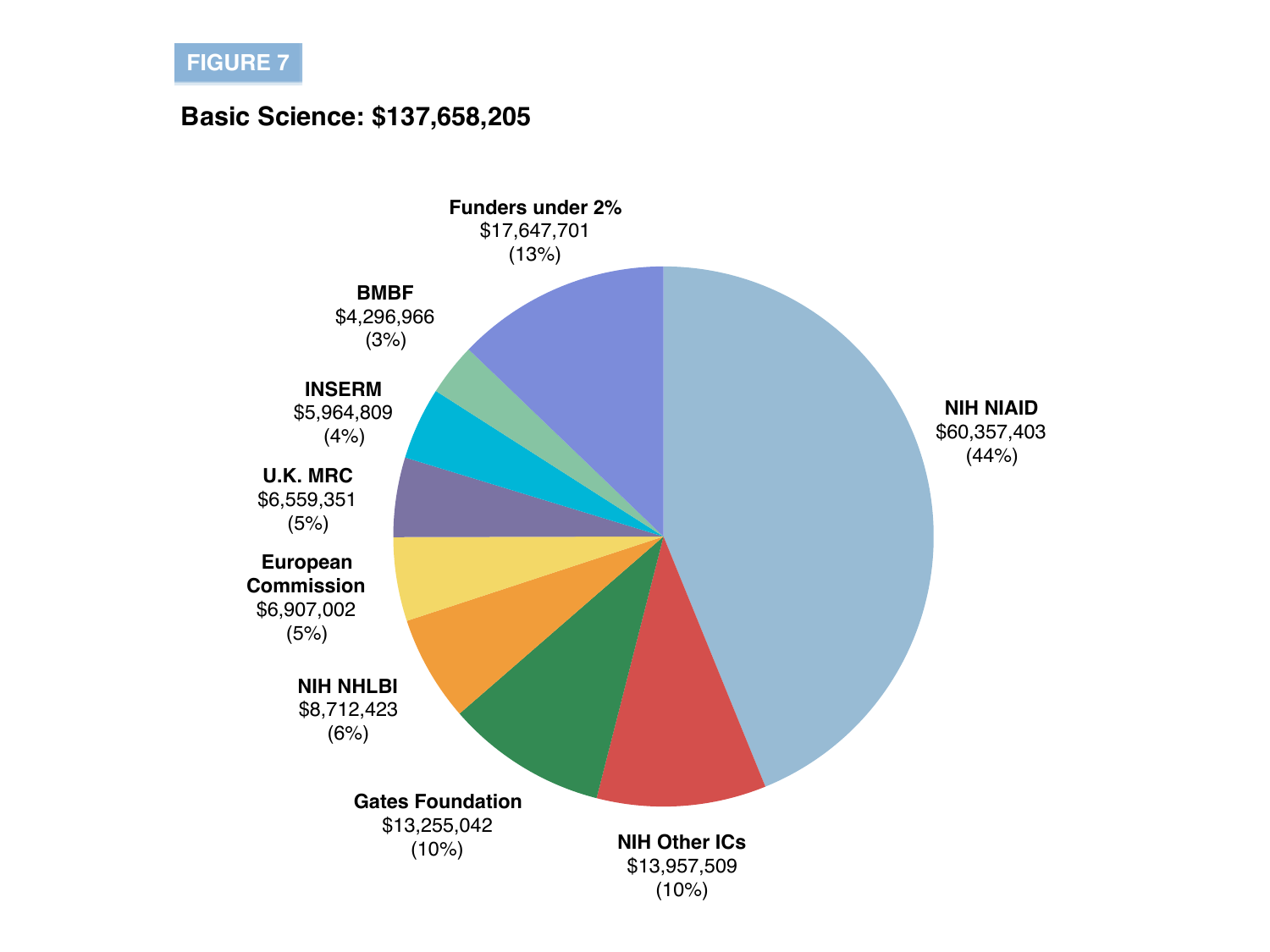#### **Diagnostics: \$67,771,567**

![](_page_8_Figure_2.jpeg)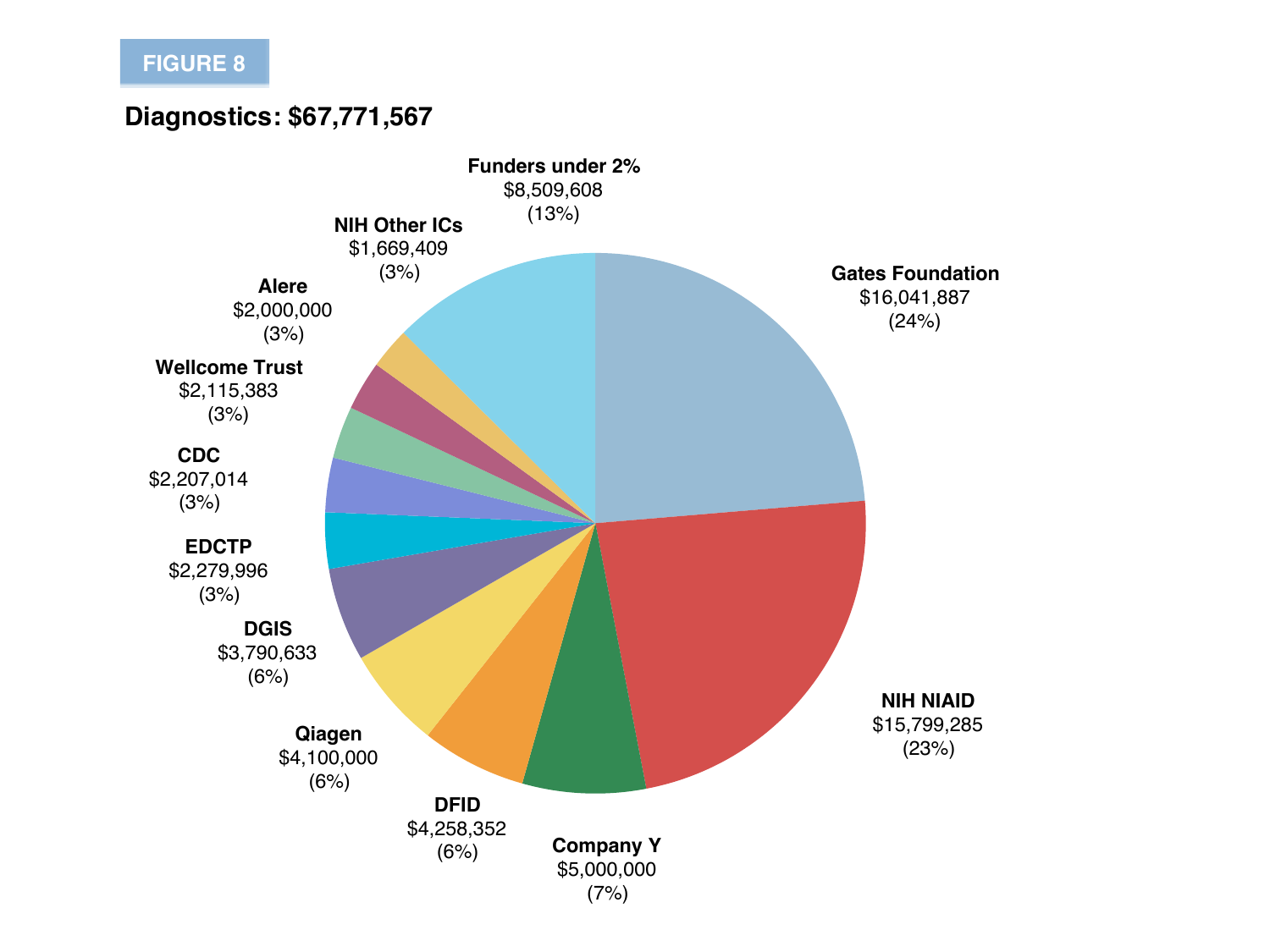#### **Drugs: \$255,428,811**

![](_page_9_Figure_2.jpeg)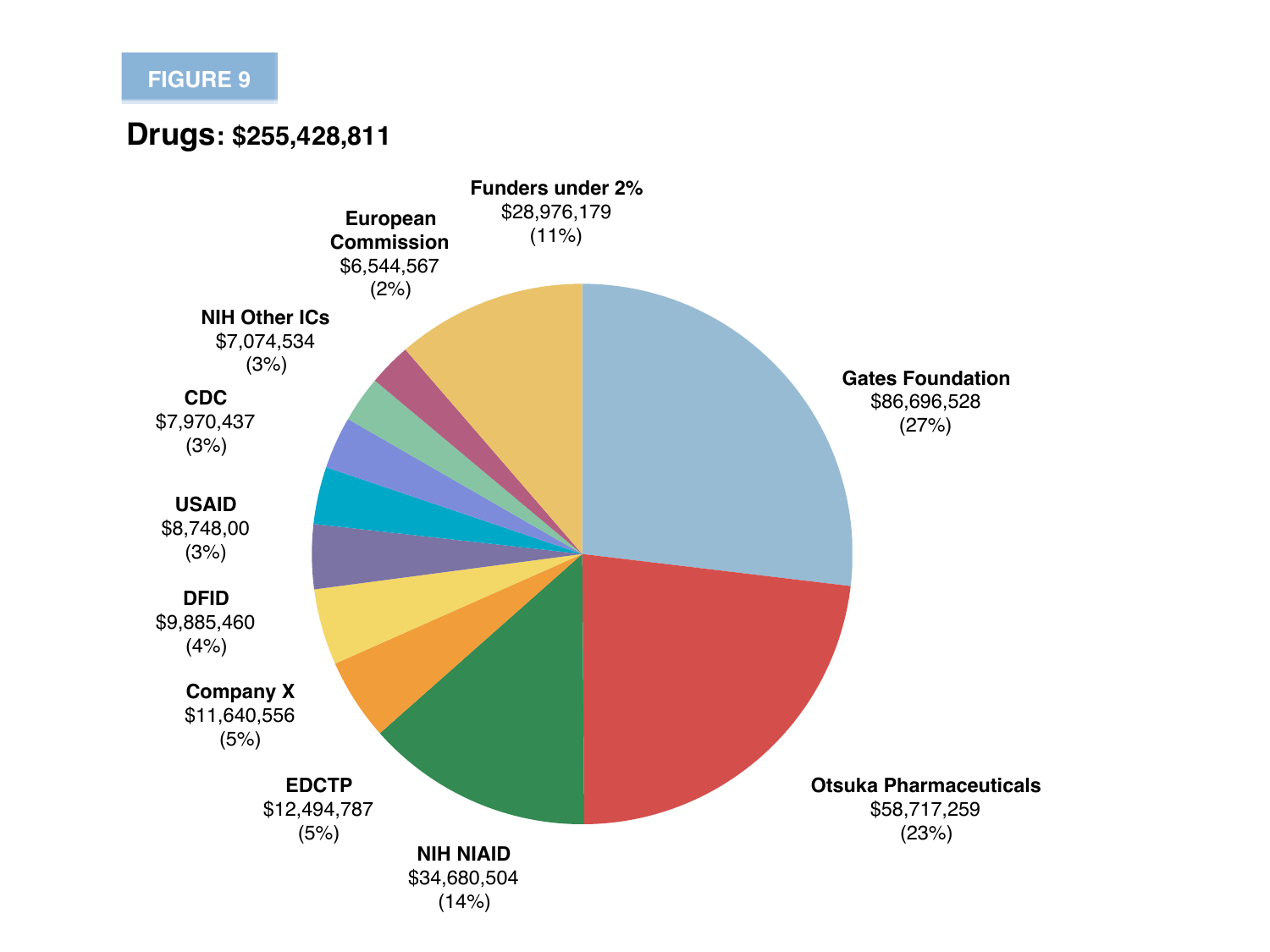## **Vaccines: \$95,172,788**

![](_page_10_Figure_2.jpeg)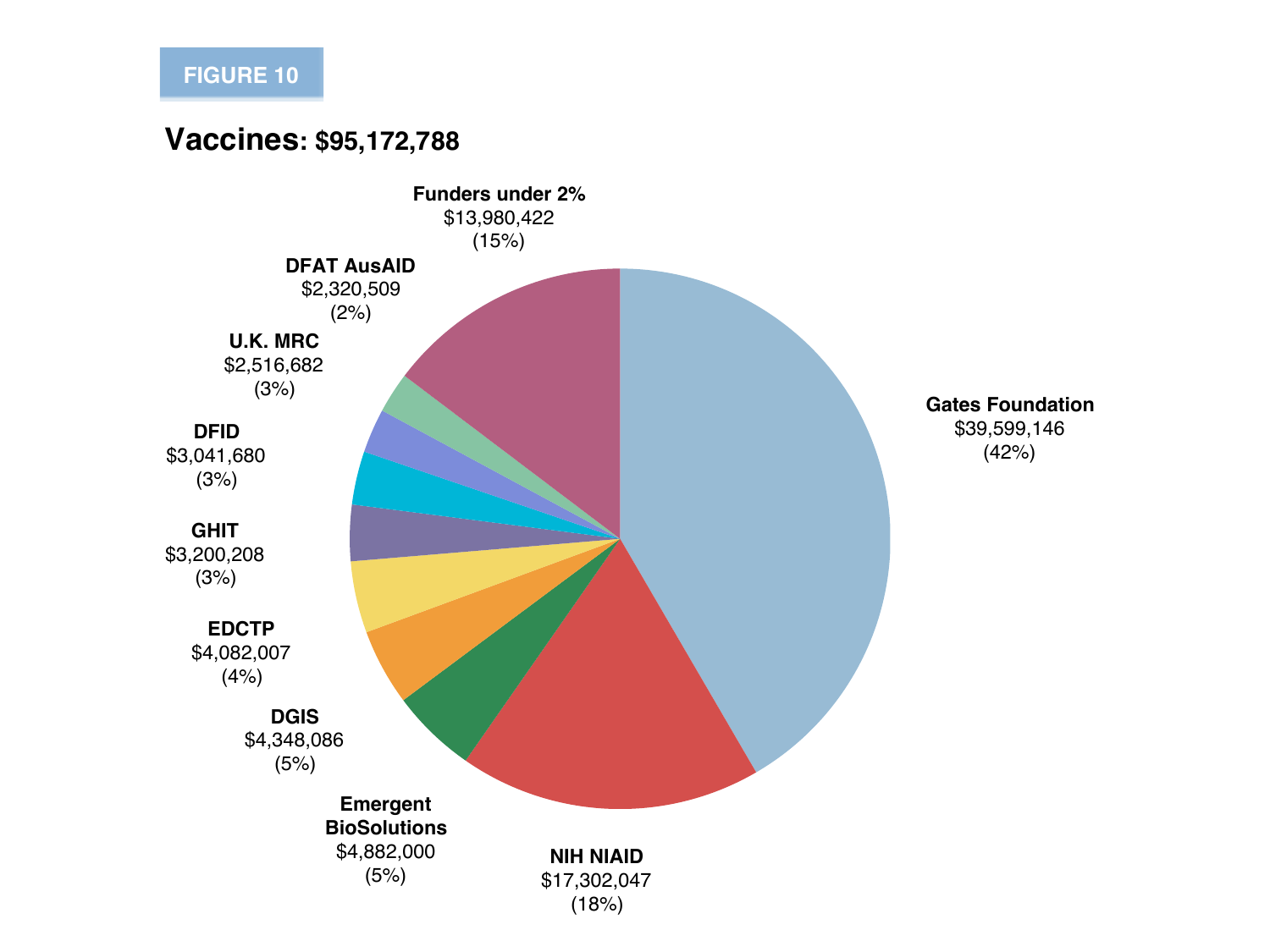#### **Operational Research: \$71,754,311**

![](_page_11_Figure_2.jpeg)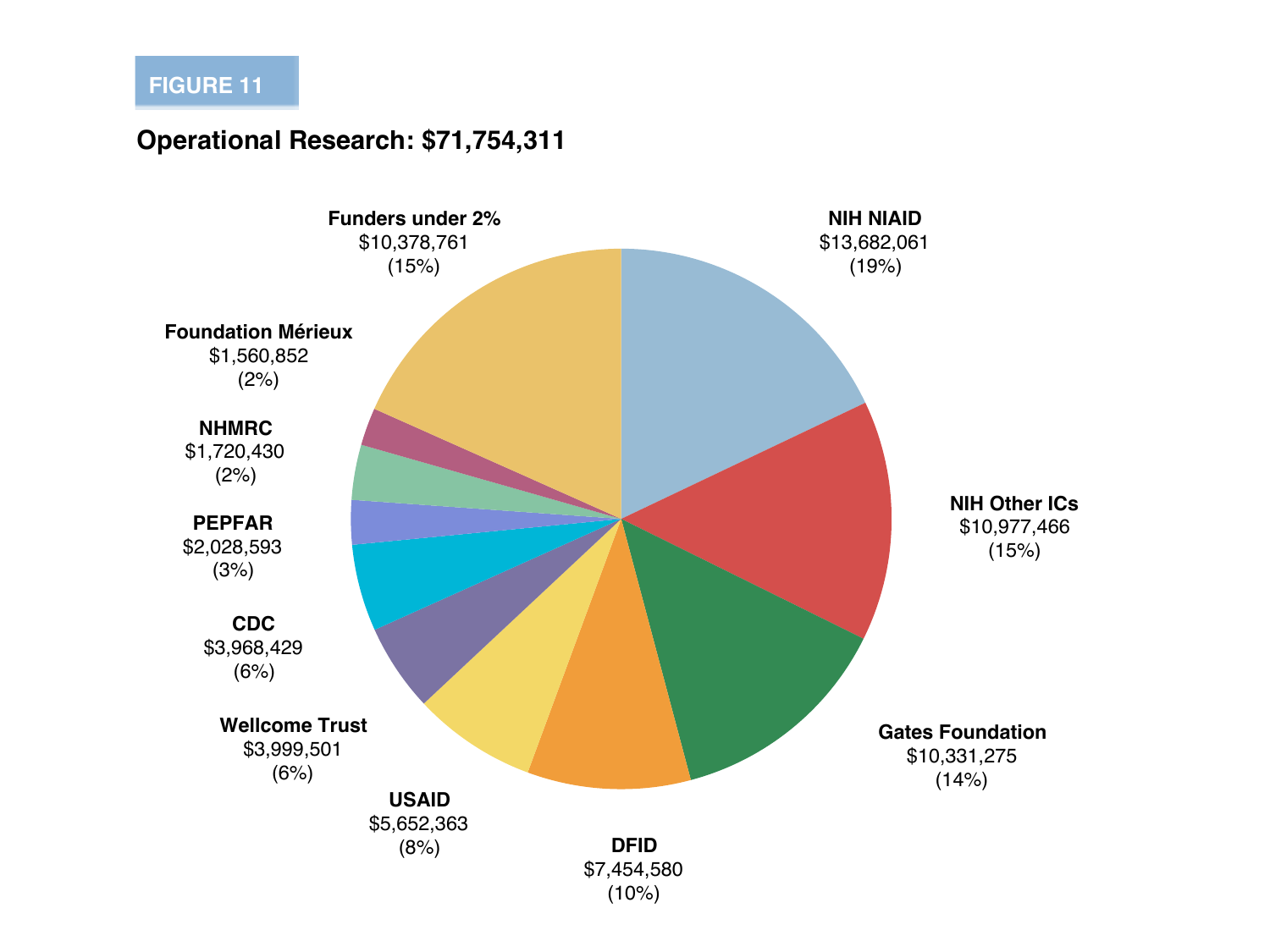## **Pediatric TB R&D Funders by Rank, 2013**

| 2013<br>Rank   | <b>FUNDING</b><br><b>ORGANIZATION</b>                                 | <b>FUNDER</b><br><b>TYPE</b> | <b>2013 PEDIATRIC</b><br><b>TB R&amp;D FUNDING</b> | <b>Percent of Total</b><br>2013 PEDIATRIC<br><b>TB R&amp;D FUNDING</b> | <b>TOTAL 2013 TB</b><br><b>R&amp;D FUNDING</b> |
|----------------|-----------------------------------------------------------------------|------------------------------|----------------------------------------------------|------------------------------------------------------------------------|------------------------------------------------|
| $\mathbf{1}$   | <b>NIH Other ICs</b>                                                  | $\mathsf{P}$                 | \$4,741,873                                        | 18.73                                                                  | \$36,656,765                                   |
| $2^{\circ}$    | <b>USAID</b>                                                          | P                            | \$4,338,420                                        | 17.14                                                                  | \$20,429,363                                   |
| 3              | <b>UNITAID</b>                                                        | M                            | \$3,412,000                                        | 13.48                                                                  | \$3,412,000                                    |
| 4              | European and Developing Countries Clinical Trials Partnership (EDCTP) | $\mathsf{P}$                 | \$2,473,301                                        | 9.77                                                                   | \$18,980,589                                   |
| 5              | <b>Gates Foundation</b>                                               | F                            | \$2,176,559                                        | 8.60                                                                   | \$147,923,878                                  |
| 6              | U.K. Medical Research Council (MRC)                                   | P                            | \$2,069,201                                        | 8.17                                                                   | \$11,956,068                                   |
| $\overline{7}$ | Company X                                                             | $\mathsf{C}$                 | \$1,935,487                                        | 7.64                                                                   | \$13,071,337                                   |
| 8              | <b>Wellcome Trust</b>                                                 | F                            | \$1,295,508                                        | 5.12                                                                   | \$14,458,418                                   |
| 9              | <b>NIH NIAID</b>                                                      | P                            | \$1,106,235                                        | 4.37                                                                   | \$158,797,248                                  |
| 10             | Company V                                                             | $\mathsf C$                  | \$520,284                                          | 2.05                                                                   | \$4,278,035                                    |
| 11             | Canadian Institutes of Health Research                                | P                            | \$393,675                                          | 1.55                                                                   | \$4,490,049                                    |
| 12             | <b>Médecins Sans Frontières</b>                                       | F                            | \$374,604                                          | 1.48                                                                   | \$976,833                                      |
| 13             | Australian National Health and Medical Research Council (NHMRC)       | P                            | \$151,481                                          | 0.60                                                                   | \$4,935,036                                    |
| 14             | French National Agency for AIDS Research (ANRS)                       | P                            | \$114,498                                          | 0.45                                                                   | \$1,330,238                                    |
| 15             | <b>Grand Challenges Canada</b>                                        | P                            | \$100,000                                          | 0.39                                                                   | \$912,475                                      |
| 16             | <b>Taiwan Centers for Disease Control</b>                             | $\mathsf{P}$                 | \$61,927                                           | 0.24                                                                   | \$1,269,563                                    |
| 17             | <b>Firland Foundation</b>                                             | F                            | \$40,000                                           | 0.16                                                                   | \$163,598                                      |
| 18             | Indian Council of Medical Research                                    | $\mathsf{P}$                 | \$9,315                                            | 0.04                                                                   | \$7,023,773                                    |
| 19             | <b>Thrasher Research Fund</b>                                         | F                            | \$4,209                                            | 0.02                                                                   | \$4,209                                        |
|                | <b>Total</b>                                                          |                              | \$25,318,577                                       |                                                                        |                                                |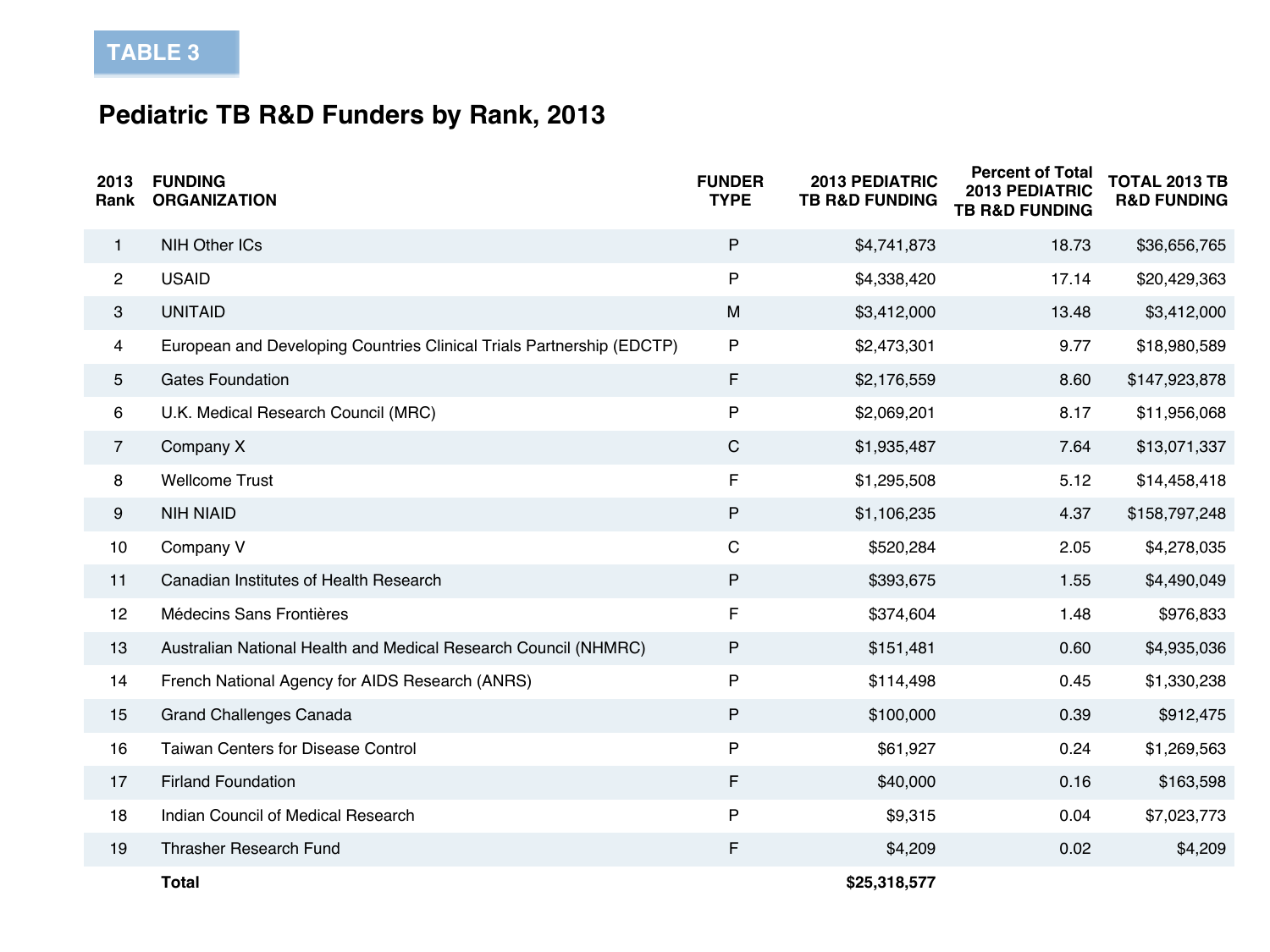## **Pediatric TB R&D Funding by Research Category, 2013 Total: \$25,318,577**

![](_page_13_Figure_2.jpeg)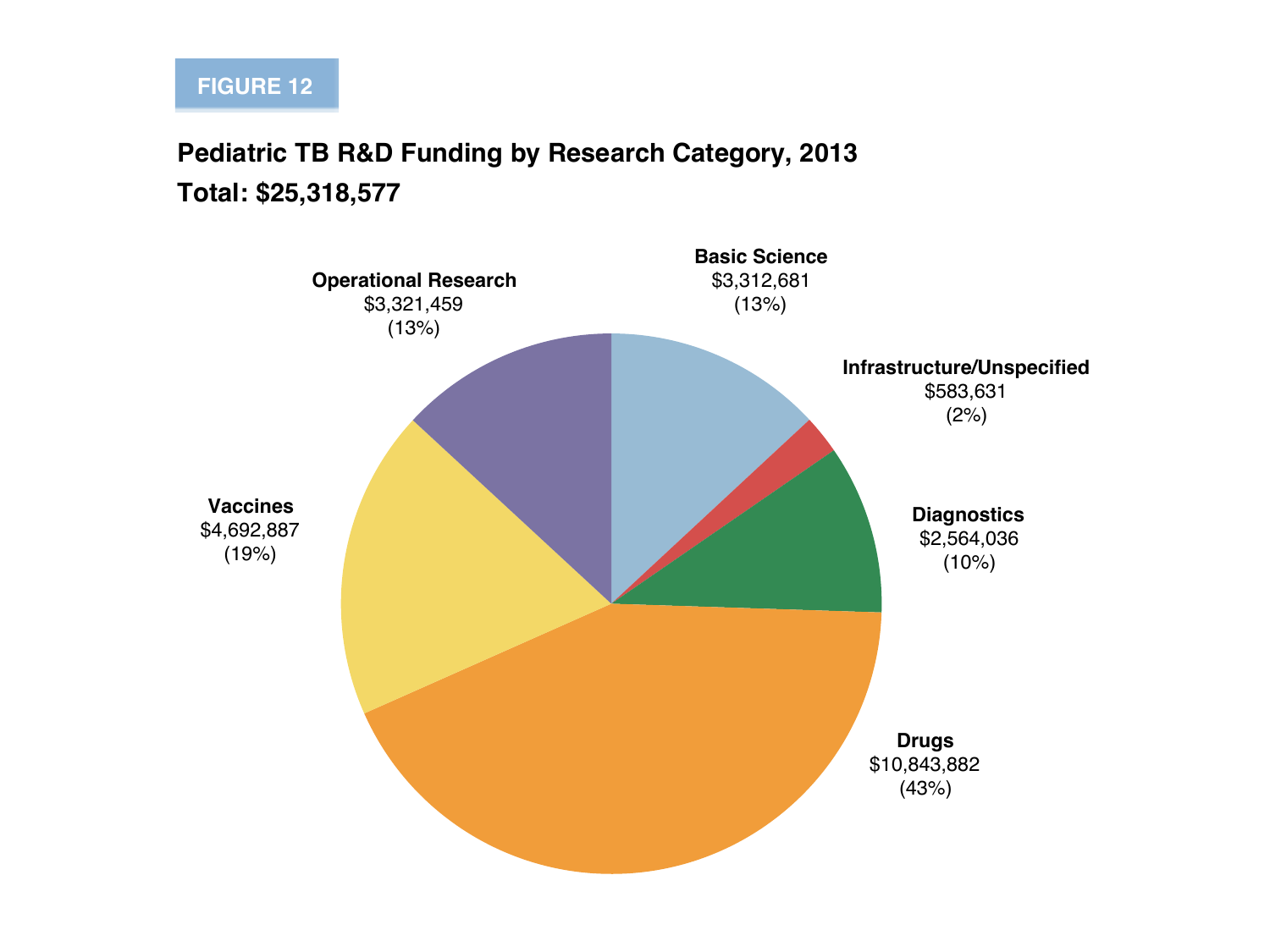## **Total TB R&D Spending by PDPs, 2005-2013**

**FIGURE 13**

![](_page_14_Figure_1.jpeg)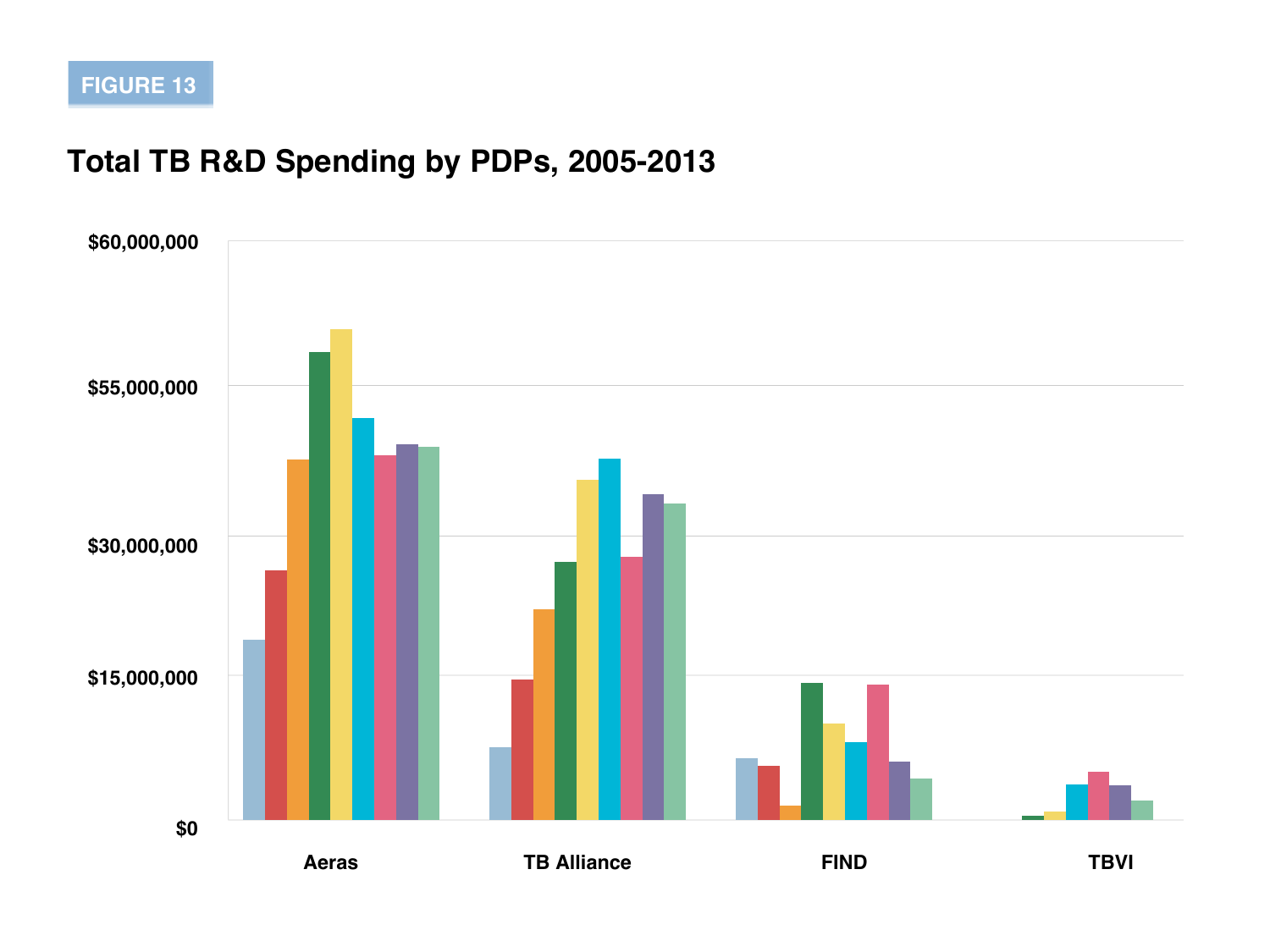## **Country Contributions to TB R&D, 2013**

![](_page_15_Figure_2.jpeg)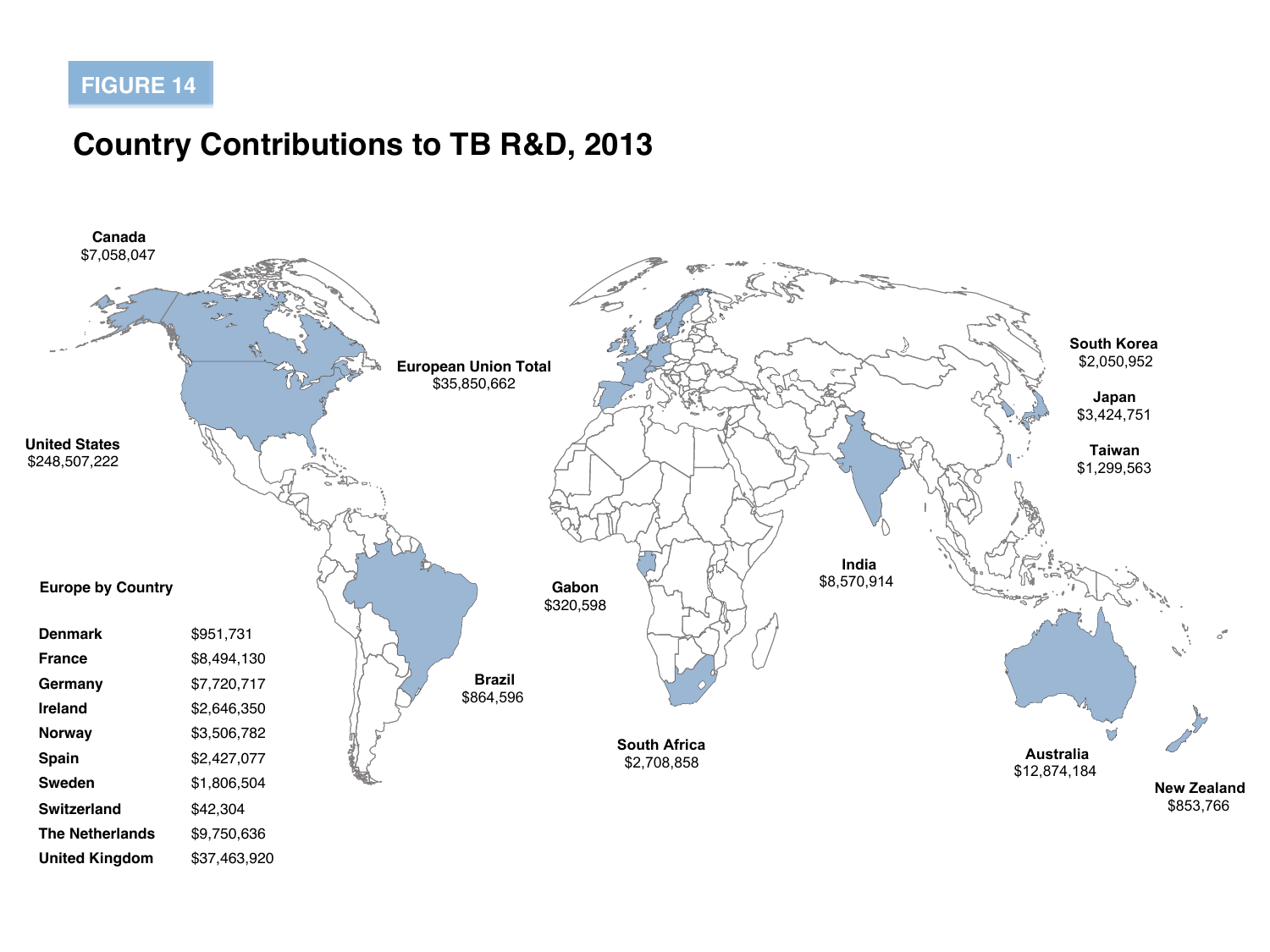## **2005–2013 NIH Funding for Selected Infectious Diseases (in USD millions)**

| <b>Research Area</b> | 2005    | 2006    | 2007    | 2008    | 2009*   | 2010*   | 2011    | 2012    | 2013    |
|----------------------|---------|---------|---------|---------|---------|---------|---------|---------|---------|
| <b>Tuberculosis</b>  | \$158   | \$150   | \$188   | \$142   | \$216   | \$224   | \$209   | \$218   | \$207   |
|                      |         |         |         |         |         |         |         |         |         |
| <b>HIV/AIDS</b>      | \$2,921 | \$2,902 | \$2,906 | \$2,928 | \$3,338 | \$3,407 | \$3,059 | \$3,074 | \$2,898 |
| <b>Malaria</b>       | \$104   | \$98    | \$112   | \$142   | \$121   | \$148   | \$145   | \$152   | \$147   |
| <b>Smallpox</b>      | \$187   | \$149   | \$142   | \$94    | \$98    | \$97    | \$41    | \$40    | \$30    |
| <b>Anthrax</b>       | \$183   | \$150   | \$160   | \$134   | \$115   | \$130   | \$87    | \$84    | \$70    |

\*Includes American Recovery and Reinvestment Act stimulus funds

Source: NIH Estimates of Funding for Various Research, Condition, and Disease Categories (RCDC).

Available from: http://report.nih.gov/categorical\_spending.aspx.